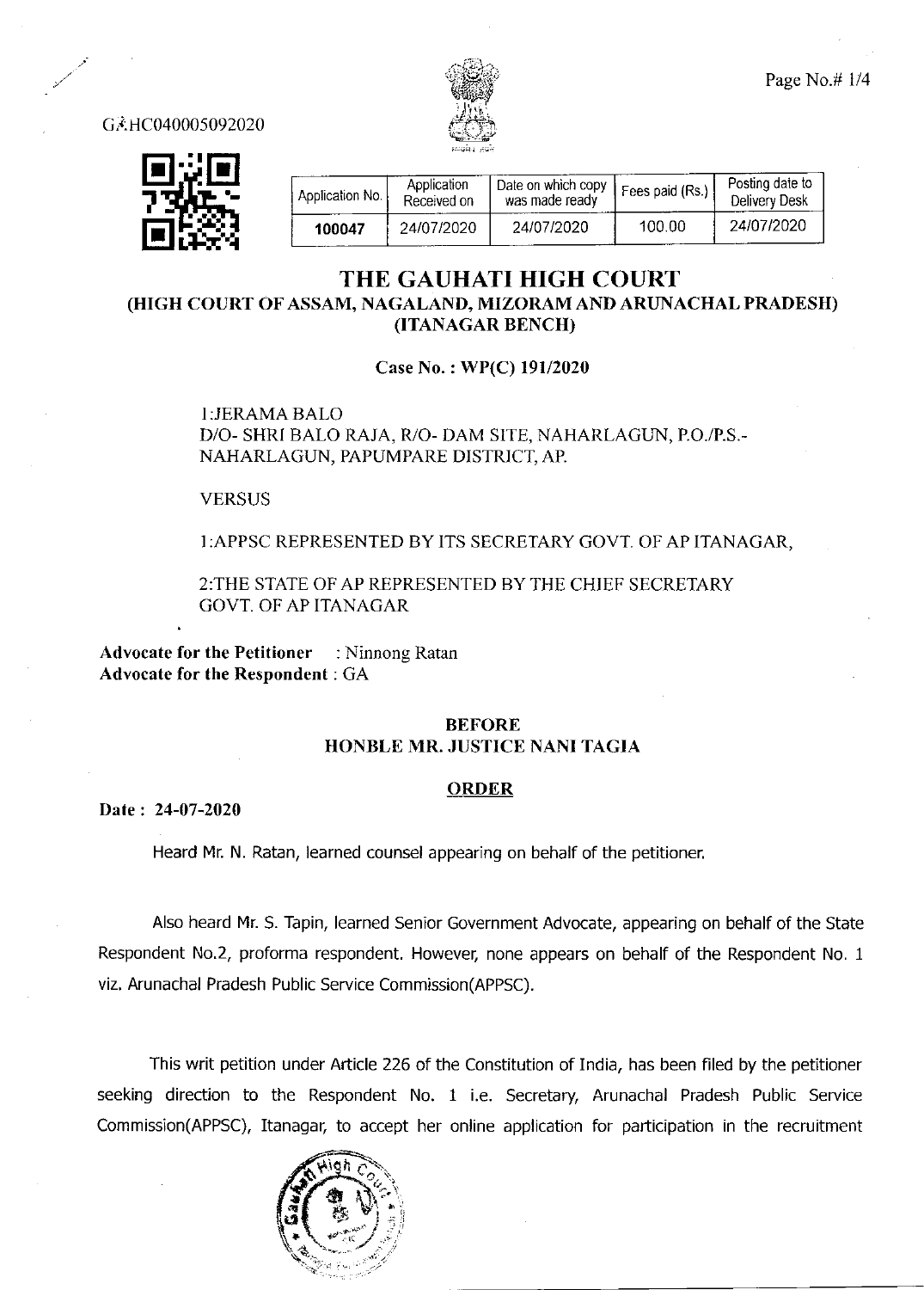precess undertaken by the Arunachal Pradesh Public Service Commission(APPSC) in pursuance of the Advertisement, dated 11.02.2020, issued by the Secretary, Arunachal Pradesh Public Service Commission(APPSC), Itanagar, vide Memo. No. PSC-R(A)/2812OI9 on the ground that the petitioner is now eligible to participate in the recruitment process undertaken by the Arunachal Pradesh Public Service Commission(APPsc) after the last date for submission of online application for Arunachal Pradesh Public Service Commission Combined Competitive (Preliminary & Mains) Examination, 2020, was extended upto 4PM of 31.07.202O, vide Notification, dated 19.06.2020, issued by the Secretary Arunachal Pradesh Public Service Commission(APPSC), Itanagar, under Memo. No. PSC-R(A)/28/2019.

Issue notice, returnable in 6(six) weeks.

As Mr. Tapin, learned Senior Government Advocate, has accepted notice on behalf of the Respondent No. 2, no formal notice is required to be sent to the said respondent. However, he shall be provided with the requisite copies of the writ petition during the course of the day.

Notice to the Respondent No. 1 be served through the learned standing counsel, Arunachal Pradesh Public Service Commission(APPsc), within 3(three) days from today.

Heard on the interim prayer.

Mr. Ratan, learned counsel for the petitioner, praying for an interim order, submits that in the Advertisement, dated 11.02.2020, issued by the Secretary, Arunachal Pradesh Public Service Commission(APPSC), Itanagar. inviting applications for admission to the Arunachal Pradesh Public Service Commission Combined Competitive (Preliminary & Mains) Examination, 2020, the eligibility criteria provided in Clause 3 of the aforesaid Advertisement. amongst others, was that a candidate shall not be less than 21 years and more than 32 years of age as on 16.03.2020.

The petitioner having born on 23.03.1999, was short of 8 days in fulfilling the minimum age as required in terms of the Advertisement, dated 11.02.2020, as on 16.03.2020, which was the last date for receipt of the online application.

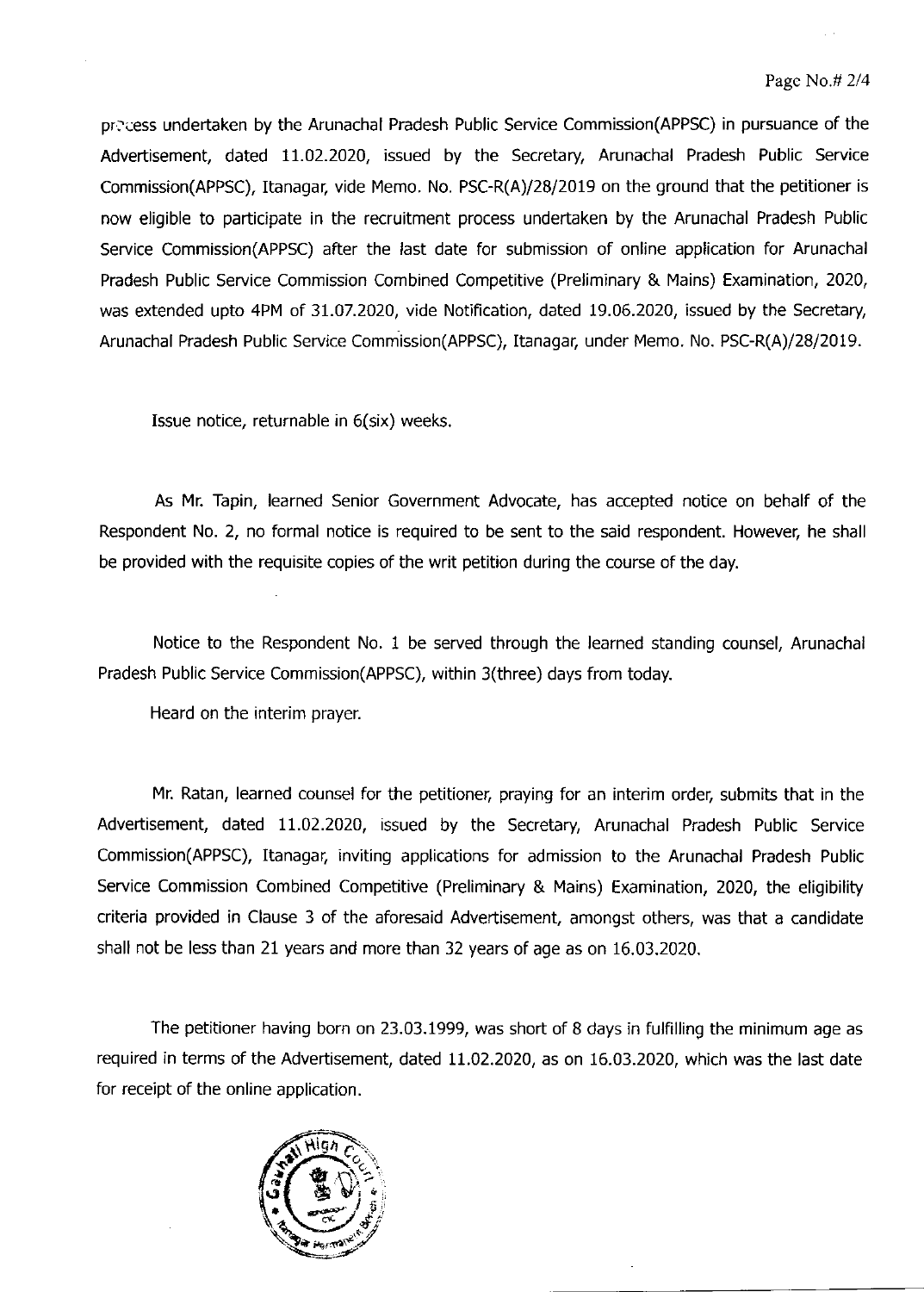The Respondent No. 1 i.e. Secretary, Arunachal Pradesh Public Service Commission(APPSC), Itanagar, however, by issuing the Notification, dated 19.06.2020, under Memo. No. PSC-R(A)/28/2019, extended the last date for submission of online application for the Arunachal Pradesh Public Service Commission Combined Competitive (Preliminary & Mains) Examination, 2020, upto 4PM of 31.07.2020, in view of the nationwide lockdown for Covid-19 pandemic.

After the extension of the last date for submission of online application as above, the petitioner now fulfills the minimum age requirement of 21 years. However, even after the extension of the last date for submission of the online application by the respondent Arunachal Pradesh Public Service Commission(APPSC), the online application submitted thereafter, by the petitioner, has not been accepted by the link provided for the purpose by the Arunachal Pradesh Public Service Commission (APPsc).

Mr. Ratan, learned counsel, by referring to Rule 5, Clause (ii) of the Arunachal Pradesh Public Service Commission Combined Competitive Examination (APPSCCE) Examination Rules, 2019, contends that the eligibility criteria provided therein, in respect of the age of the candidate is that a candidate shall not be less than 21 years and not more than 32 years of age as on the last date of application as advertised or published by the Arunachal Pradesh Public Service Commission (APPSC). Accordingly. the petitioner contends that since the minimum or maximum age of the candidate is required to be computed as on the last date for submission of the application; and the Arunachal Pradesh Public Service Commission(APPSC) having extended the last date for submission of online application upto 4PM of 31.07.2020, vide Notification, dated 19.06.2020, issued under Memo. No. PSC-R(A)28/2019; the age of the petitioner is now required to be computed having regard to the last date fixed by the Arunachal Pradesh Public Service Commission (APPSC) as on 31.07.2020. The petitioner having born on 23.03.1999, therefore, would be aged about 21 years and 4 months, and thus, within the eligible age prescribed under the aforesaid Rules of 2019.

That being the position, the petitioner's application for participation in the recruitment process undertaken by the respondent Arunachal Pradesh Public Service Commission(APPSC), vide Advertisement, dated 11.02.2020, issued by the Secretary, Arunachal Pradesh Public Service Commission(APPsc), Itanagar, under Memo. No. PSC-(R(A)/28/2019; and the Notification, dated 19.06.2020, issued by the Secretary, Arunachal Pradesh Public Service Commission(APPSC), Itanagar,